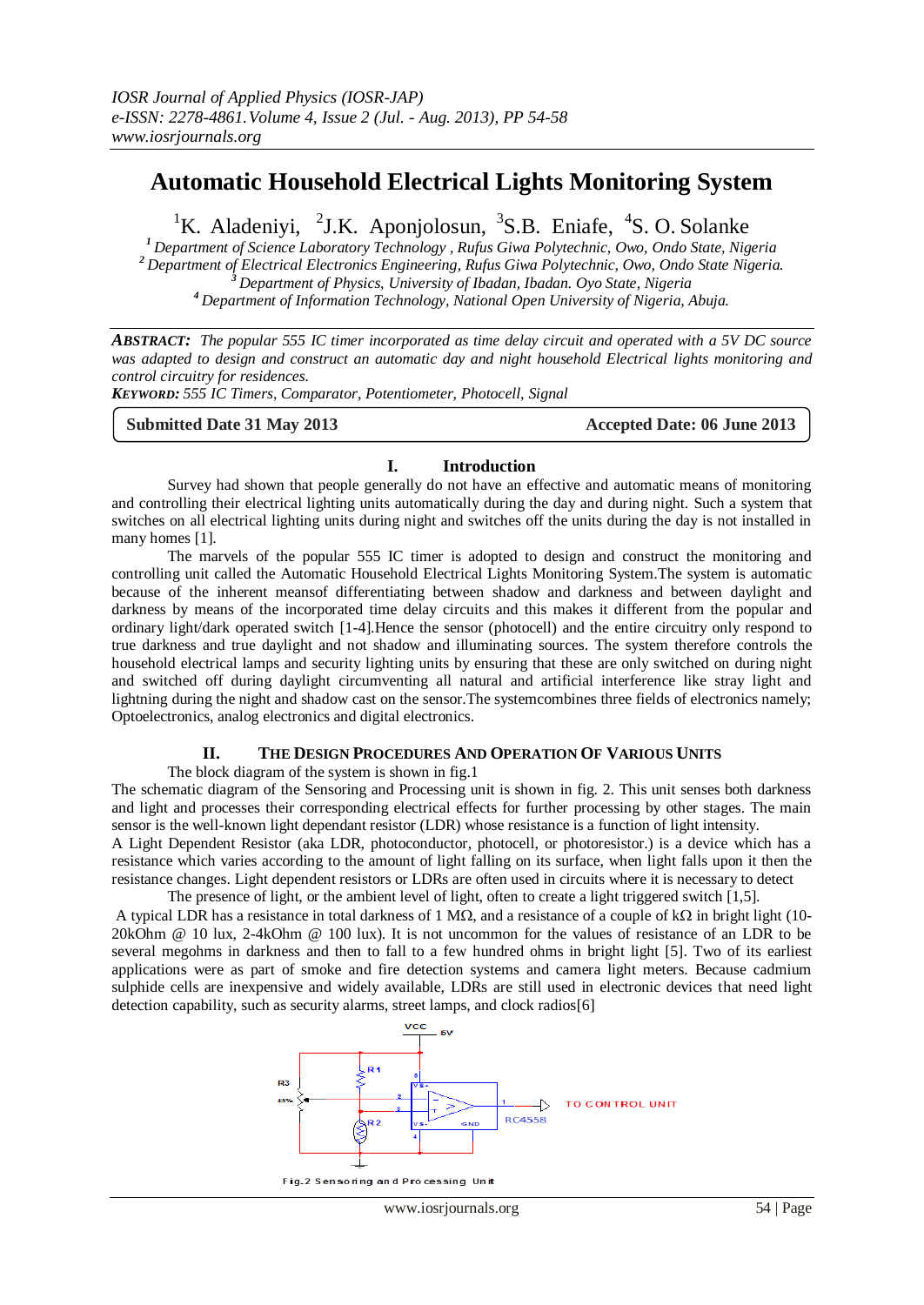The Op amp **IC<sup>1</sup> (RC4558)** is configured as a comparator.The **RC4558** device is a dual generalpurpose operational amplifier, with each half electrically similar to the **μA741**. The highcommon-mode input voltage range and the absence of latch-up make this amplifier ideal forvoltage-follower applications. The device is short-circuit protected, and the internal frequency compensation ensures stability without external components [7].

Thepotentiometer**R<sup>3</sup>** forms a voltage divider whose preset voltage will be compared with the voltage at pin 3 ( $V_3$ ) at any instant of light intensity. Similarly,  $R_1$ and  $R_2$  form a voltage divider, such that the voltage  $V_3$ at pin 3at any instant of light intensity changes as the resistance of the Photocell**R2**changes.

$$
V_3 = \frac{V_{cc} \cdot K_2}{R_1 + R_2}
$$

[1]

In the daylight, it is known that the resistance of  $\mathbb{R}_2$  is very LOW, by the action of the comparator and the adjustment of the voltage at pin 2 (V<sub>2</sub>) via the potentiometer such that V<sub>3</sub>>V<sub>2</sub>, the output at pin 7 can be made LOW. Hence in daylight, the output of this unit is zero' or a LOW signal.

However at night, the photocell resistance  $\mathbf{R}_2$ is very high such that  $V_3 < V_2$  (with previous potentiometeradjustmentintact), the output of this unit is then HIGH.

The following measurements were observed For  $V_{cc} = 6V$ , potentiometer preset at 2.7K $\Omega$  and  $R_1$  =  $10K\Omega$ 

During daylight,  $V_2 = 4.38V$ 

 $V_3 = 3.97V$  $V_0 = 1.38V$ 

During darkness,

 $V_2 = 3.90V$  $V_3 = 5.49V$ 

 $V_0 = 5.80V$ 

These two output voltage levels are sent to the control unit. These monitor and coordinate the responses of the entire circuitry to variations in daylight and darkness.

The circuit diagram of the control unit is shown in fig3.Transistors **Q1**and **Q<sup>2</sup>** are switching transistors,  $D_1$  is shadow or night indicator and  $D_2$  is a daylight indicator.  $R_5$  and  $R_9$  are current limiters.  $R_7$  and  $R_6$  form a voltage divider that provides the biasing base current for the switching transistor  $\mathbf{Q}_2$ ,  $\mathbf{IC}_2$ ,  $\mathbf{R}_8$ ,  $\mathbf{C}_1$ and  $\mathbf{Q}_2$  are configured to operate as a directional time delay circuit.

During daylight, when there is zero or LOW voltage signal from the sensoring and processing unit, the transistor  $Q$ <sub>1</sub> is cut off meaning that  $I_C = 0$  and  $V_C$ is HIGH, the general principle of operation of a switching transistor [8,9,10].

The implications of these signals,  $\mathbf{I}_C$  and  $\mathbf{V}_C$  are  $\mathbf{D}_1$  is OFF and switching transistor  $\mathbf{Q}_2$  is provided with 'enough positive' base current and hence it is saturated or **Q<sup>2</sup>** is ON. This keeps the trigger input**IC<sup>2</sup>** near ground and the external capacitor **C<sup>1</sup>** is fully discharged. This LOW signal on the trigger input causes the device output to be HIGH. It remains high for the time given as;

$$
t_{d1}=R_8C_1ln3\quad [2]
$$

Thereafter, it goes LOW and hence led **D<sup>2</sup>** glows, indicating daylight.



Fig.1the block diagram of the Automatic Household Electrical Lights Monitoring System.

For a 5s delay,  $R_8 = 1 \text{M}\Omega$ ,  $C_1 = 4.7 \mu\text{F}$ .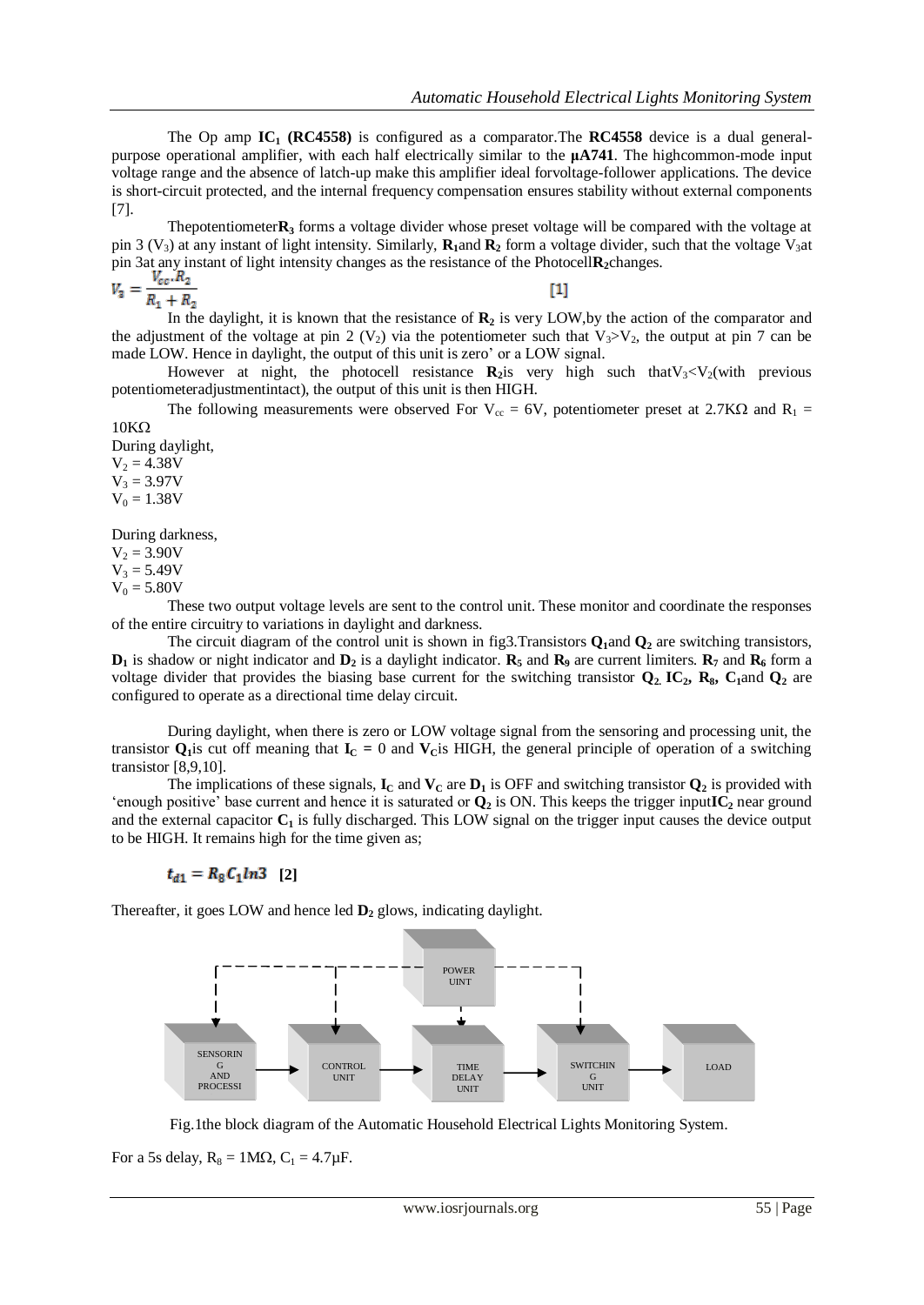

However during darkness, there is HIGH-level signal from the sensoring and processing unit which makes transistor $Q_1$ to be saturated and then $D_1$  glows. The saturation of  $Q_1$  causes a LOW-level voltage to be applied to the base of  $\mathbf{Q}_2$  and hence  $\mathbf{Q}_2$  is cut off. The output does not change correspondingly because  $\mathbf{C}_1$  begins to charge through  $\mathbf{R}_8$ . When the capacitor  $\mathbf{C}_1$  voltage reaches  $\frac{2}{3}\mathbf{V_{CC}}$ , this unit output then switches to the LOW state and remains LOW until **Q<sup>2</sup>** is again saturated. There is therefore a delay in the response of the unit output at pin 3 with respect to the triggering input cause by the switching action of **Q2**.The essence of incorporating the time delay is to differentiate between darkness and false darkness either due to shadow and changes in weather condition during day. The corresponding waveforms are shown in fig.4.



Fig.5 shows schematic diagram of the time delay unit and the switching unit. When the output from the control unit is HIGH i.e. during daylight, transistor  $\mathbf{Q}_3$ is saturated and capacitor  $\mathbf{C}_2$ charges towards  $\mathbf{V}_{CC}$  through

**R10.**It should be noted that **Q<sup>3</sup>** is PNP switching transistor in this case. The output voltage at pin 3 of **IC<sup>4</sup>** is then at LOW signal, the diode **D3**does not glow and thus the Relay is in the OFF position. **Q<sup>4</sup>** serves as a small signal amplifier to provide the quiescent current for the Relay and **R<sup>12</sup>** provides the base bias current for **Q4**. **R<sup>11</sup>** and **R13**are current limiters.

When there is darkness, the output from the control unit changes to LOW after a time delay given by equation 2, the transistor  $Q_3$  is then cut off after this time and the output voltage at pin 3 of  $IC_4$  is HIGH. Hence  $D_3$  glows and the Relay is in the 'ON' position. This remains in the 'ON' position until there is daylight.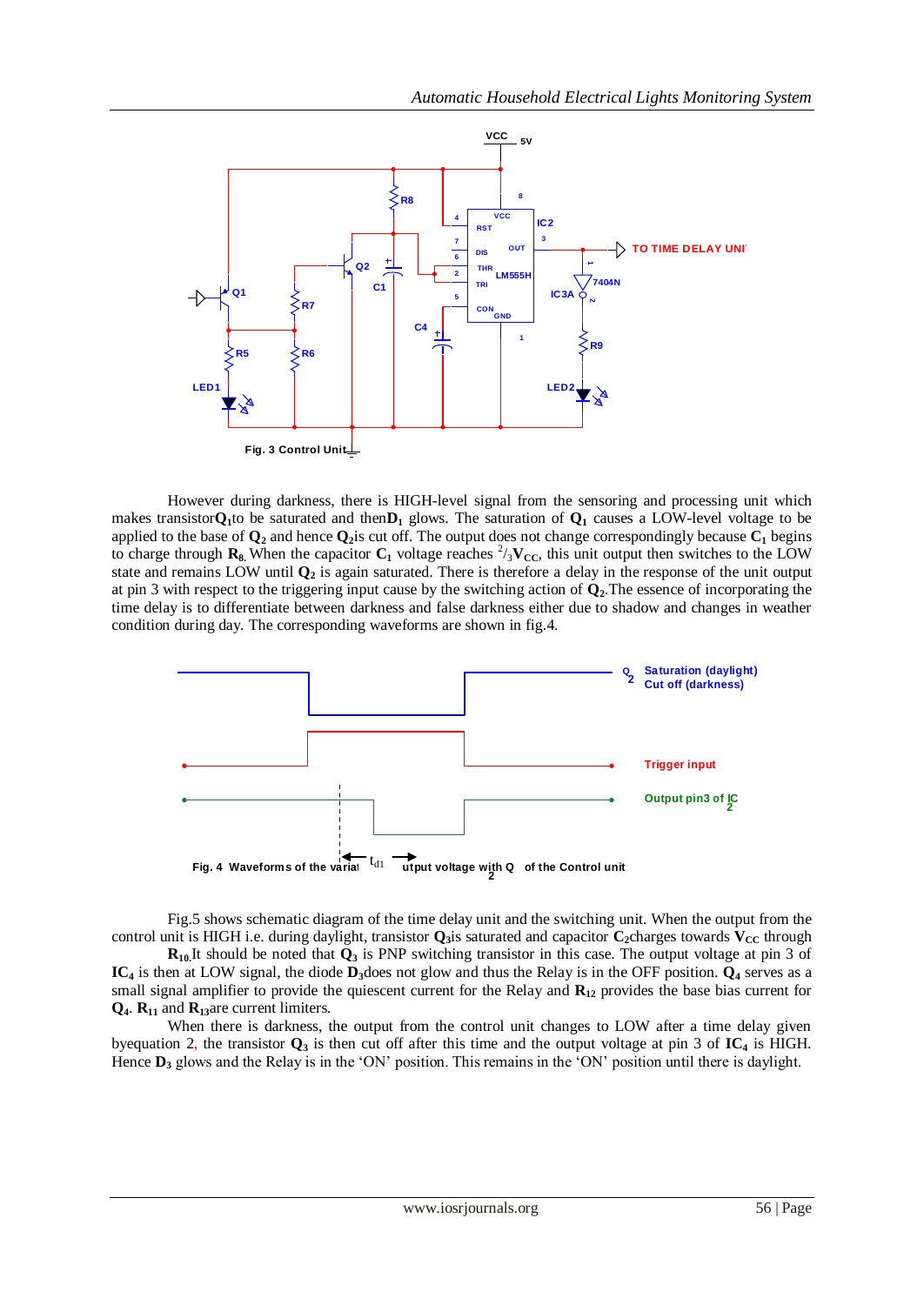

**Fig. 5 Schematic diagram of the time delay unit and the switching unit**

However, when there is daylight, **Q<sup>3</sup>** will be saturated, but the voltage at pin3 of **IC4**that was initially HIGH does not change correspondingly because  $C_2$  now charges through  $R_{10}$ . When the capacitor  $C_2$  voltage reaches  $\frac{2}{3}V_{\text{CC}}$ , the voltage at pin3 of **IC**<sub>4</sub> then switches to the LOW state. **D**<sub>3</sub>therefore goes OFF and the Relay changes to 'OFF' position. The time delay in the response of the output of **IC<sup>4</sup>** is given a

 $t_{d2} = R_8 C_1 ln3$  [3]

Fig.6 shows the waveforms of the outputs **Q<sup>3</sup>** and **IC4**andthe overall effect of **IC<sup>3</sup>** and **IC<sup>4</sup>** is summarized in Fig.7.



**Fig. 6 Waveforms of the outputs of Q3 and IC4**



**Fig. 7 Waveforms summarizing the flow signals of the system**

## **III. Conclusion**

This simple project differs from other light/dark operated switch by virtue of its inherent means of differentiating between shadow and darkness and between daylight and darkness by means of the incorporated time delay circuits. Hence the sensor (photocell) and the entire circuitry only respond to true darkness and true daylight and not shadow and illuminating sources. The system therefore controls the household electrical lamps and security lighting units by ensuring that these are only switched on during night and switched off during daylight circumventing all natural and artificial interference like stray light and lightning during the night and shadow cast on the sensor.